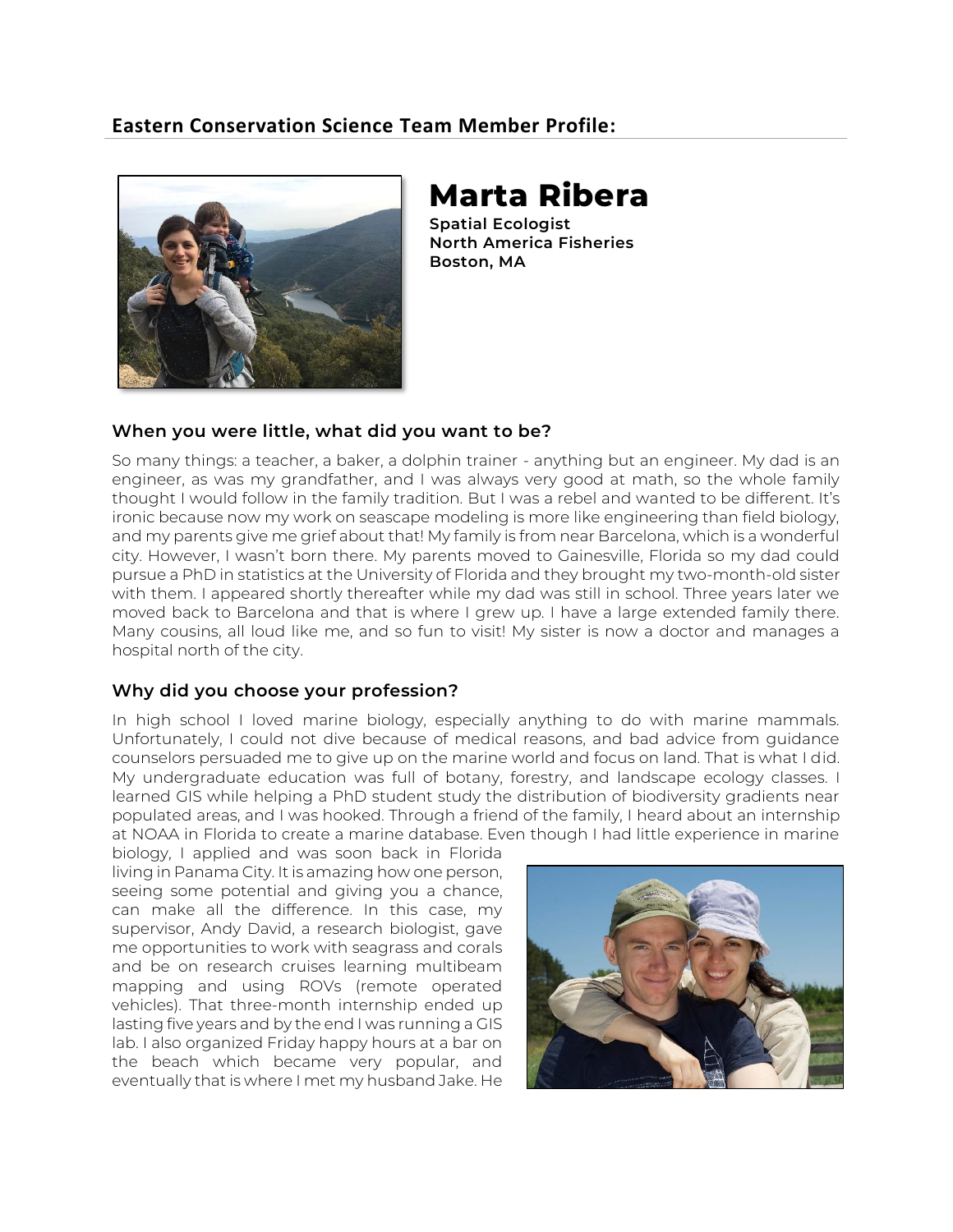is also a biologist who, at the time, was working at the local Fish and Wildlife office.

After 5 years in Panama City, I decided I wanted to get a PhD. After applying to several schools, I chose Boston University because of their excellent remote sensing program. Remote sensing was transforming the way the terrestrial world was being studied, and I wanted to know if we could apply the same techniques to marine surveys. I was deep into the technology, but one of

my advisors, Les Kaufman, kept pulling me back and saying "hey, let's talk ecology first and then think about the data." That was great advice, and I still apply that mentality to my current job. I loved Boston immediately, it has a European flair, its walkable, and full of history. It is definitely not Mediterranean, but it has a diverse melting-pot population that fits my personality and I feel at home here.

After I finished my PhD, I moved back to (you guessed it) Florida and started volunteering with a nonprofit that was mapping seagrass using side-scan sonar. The director had this great idea of getting retired people to do water and seagrass sampling and it worked wonderfully because many of the retirees had been at the marine lab or stayed in the area because they loved being near the water. That's what I was doing when I saw the TNC job announcement, and shortly after that I moved back to Boston. Recently, when I was assembling seagrass data for the whole East coast, I called my old director and sure enough she sent me some great data.



### **What's one project that you're working on right now?**

I am working on a project to inform the siting of offshore wind energy. It is tricky. Regional data portals, such as the [Northeast Ocean Portal,](https://www.northeastoceandata.org/) have many ocean data layers. But resource managers find it difficult to make decisions solely on those layers, as there are several thousand. For example, how does average sea surface temperature provide an understanding of what happens across an ecosystem? By itself, not much, but if you combine it with other pieces of information you can start understanding what habitats exist at the surface that continuously aggregate certain marine species. Trying to bring data into decision-making is very exciting and trying to do it with wind energy is really needed. We are good at mapping the seafloor and its benthic habitats, but we are just learning how to map the water column in ecologically meaningful ways. I hope we can apply the same conserving-the-stage ideas that have worked on land to the ocean, and use the data to identify marine strongholds. It should work, but the ocean is more variable, and you have to think in 3-dimensions. Our goal is to create a tool that a manager can use to select an area under evaluation for a wind farm, and easily see, for example, that in some seasons the area has breeding whales and the seafloor has high concentrations of scallops and groundfish. Tools don't make decisions, but they can provide good information so managers can make the right decision based on knowledge. That's why the project has had a transparent collaborative process from the beginning.

#### **What was an accomplishment from last year that you're proud of?**

I am proud of my participation in the Marine Coda Fellowship. Mary Conley and Mark Anderson put together a team of five staff, each volunteering a portion of their time, to develop draft outcomes for marine protection in North America and guidance on how to apply the conserving-the-stage and resilient sites concepts to ocean systems. The Coda forced me to look beyond science at big organizational objectives and understand how decisions are made in